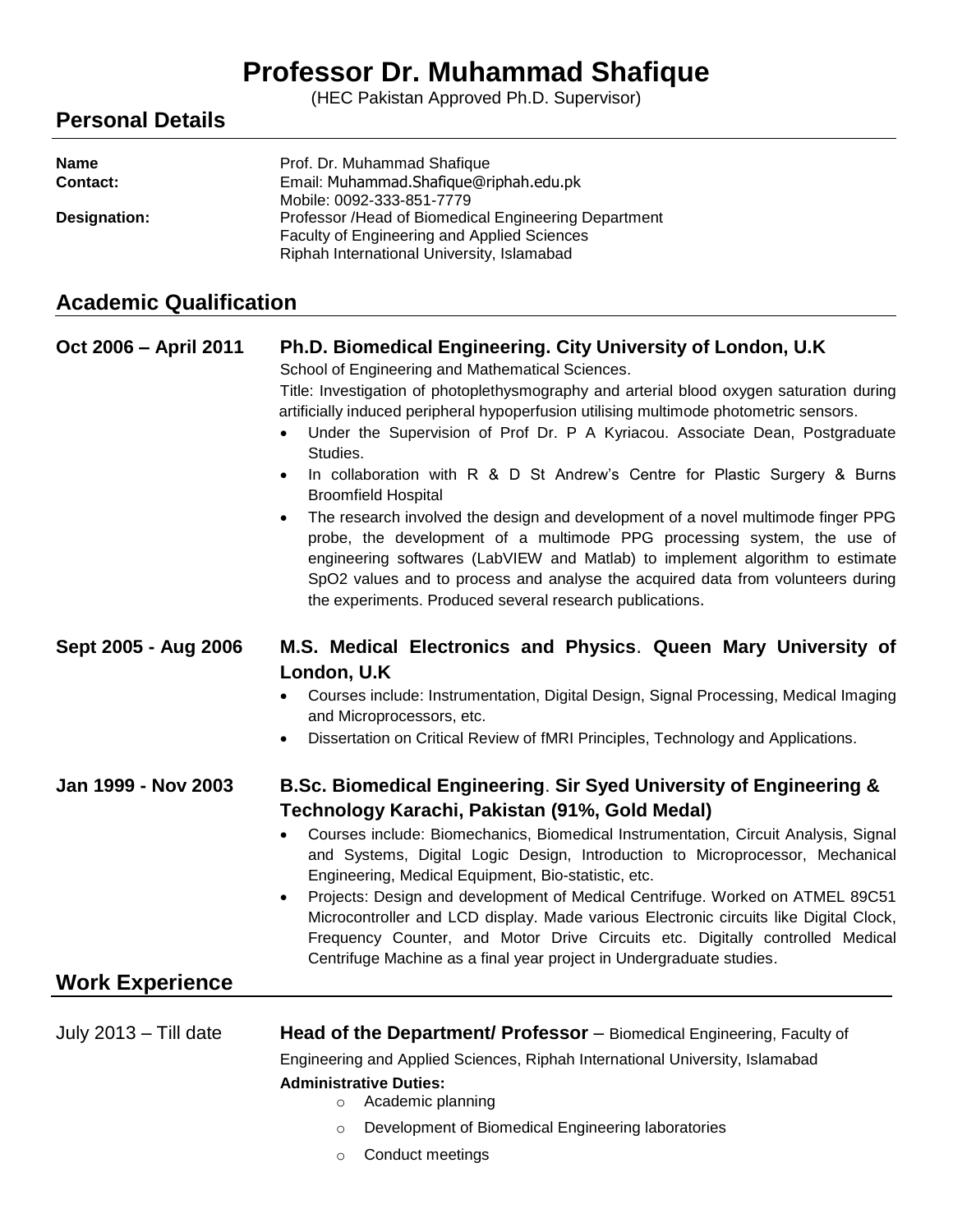- o Quality enhancement
- o Research governance
- o Staffing
- o Information dissemination

*Achievements: As HoD BME, the students' strength increased from 37 to 190+. Have successfully launched Ph.D. and M.S. BME programs which have now a strength of 30+ students.*

#### **Teaching**

- o Biomedical Sensors (PhD/MS Biomedical Engineering)
- o Advanced Biomedical Instrumentation (PhD/MS Biomedical Engineering)
- o Selected Topics in Biomedical Engineering (MS/PhD Biomedical Engineering)
- o Biomedical Electronics (BSc Biomedical Engineering, 2<sup>nd</sup> year)
- o Biomedical Instrumentation-I/Patient Monitoring Equipment (BSc Biomedical Engineering, 3 rd year)
- o Biomedical Instrumentation-II/Laboratory Equipment (BSc Biomedical Engineering, 4th year)
- o Supervision of PhD/MS/BS Projects

*Achievements: Designed and taught new courses such as Biomedical Sensors, Advanced Biomedical Instrumentation at MS/PhD level. Inculcated new methodologies at both undergraduate and graduate levels to motivate the students to start doing research, adapt to experiential learning and critical thinking. As a result various undergraduate/post graduate students presented and published their research work.*

| July 2003 - June 2013 | <b>Lecturer -</b> Riphah International University Islamabad Pakistan.<br>Teaching Undergraduates courses & Supervision of minor and final year projects.<br>Subjects taught:<br>Instrumentation (BEng, 4 <sup>th</sup> year)<br>۰.<br>Digital Logic Design (BEng, 2 <sup>nd</sup> year).<br>Played a major role in developing programme of studies for Undergraduate<br>Biomedical Engineering and Electronics Engineering.<br>Director of Biomedical Engineering Lab.<br>Setting up exam papers and assessments.<br>Actively involved in preparation of laboratories and documents for the accreditation<br>visit of PEC |
|-----------------------|---------------------------------------------------------------------------------------------------------------------------------------------------------------------------------------------------------------------------------------------------------------------------------------------------------------------------------------------------------------------------------------------------------------------------------------------------------------------------------------------------------------------------------------------------------------------------------------------------------------------------|
| Oct 2011 – Sept 2012  | <b>Academic Fellow/Post-Doc –</b> School of Engineering and Mathematical<br><b>Sciences</b><br>City University of London, UK                                                                                                                                                                                                                                                                                                                                                                                                                                                                                              |
|                       | Conducting research in the field of Biomedical Engineering. Specifically working on                                                                                                                                                                                                                                                                                                                                                                                                                                                                                                                                       |

the novel techniques of acquiring photoplethysmographic (PPG) signal and its application in estimation of oxygen saturation values.

Providing research support to graduate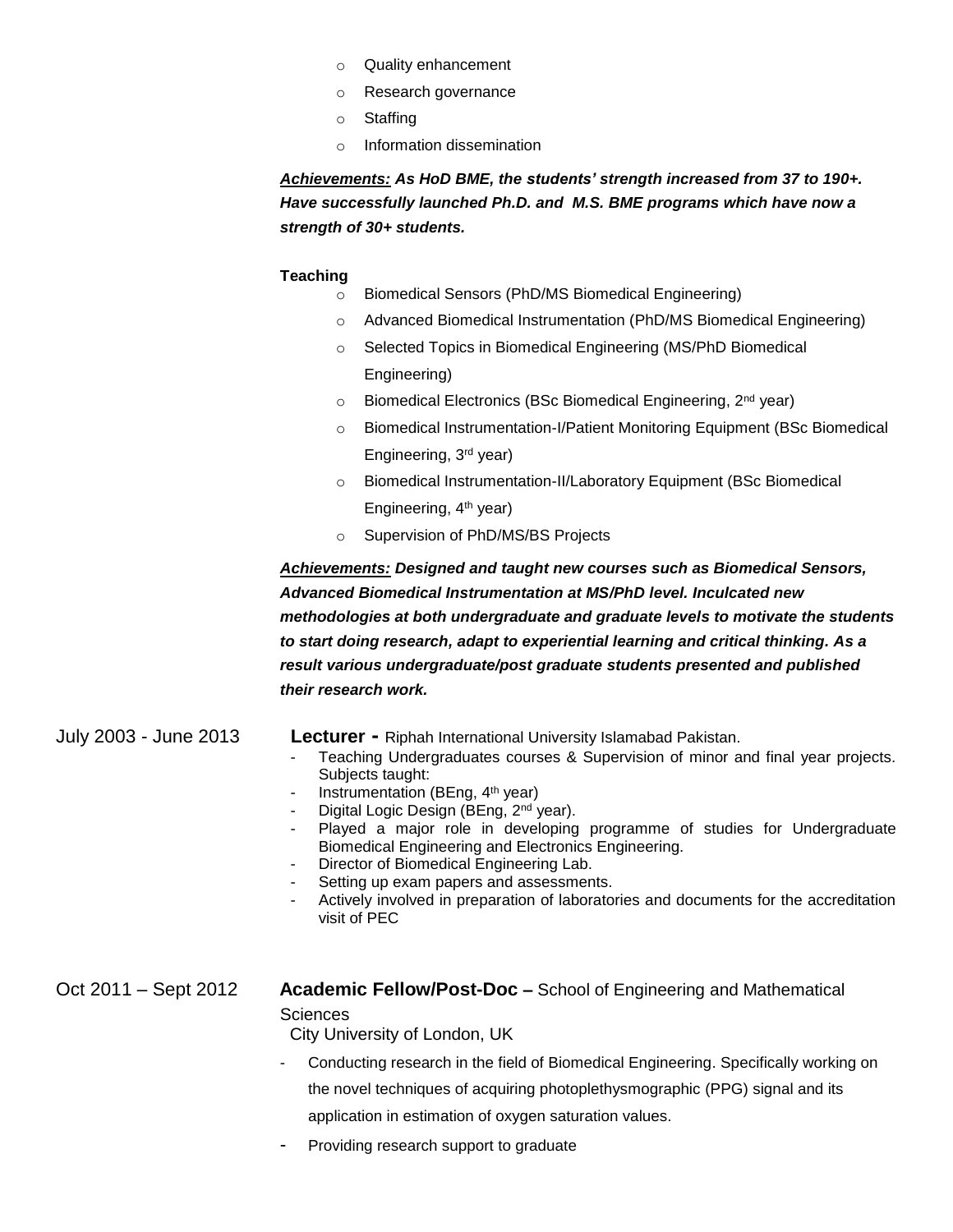| Jan 2007- Nov 2011            | <b>Lecturer</b> – School of Engineering and Mathematical<br><b>Sciences City University of London</b>                                                                                                                                            |  |
|-------------------------------|--------------------------------------------------------------------------------------------------------------------------------------------------------------------------------------------------------------------------------------------------|--|
|                               | Taught the following modules:                                                                                                                                                                                                                    |  |
|                               | Research Methods (MSc, Computer Systems, Electrical, Mechanical and<br>$\circ$                                                                                                                                                                   |  |
|                               | <b>Biomedical Engineering students)</b>                                                                                                                                                                                                          |  |
|                               | Bioinstrumentation (BEng, 2 <sup>nd</sup> year)<br>$\circ$                                                                                                                                                                                       |  |
|                               | Biomedical Optics 1 (BEng, 2 <sup>nd</sup> year)<br>$\circ$                                                                                                                                                                                      |  |
|                               | Biomedical Optics 2 (BEng, 3rd year)<br>$\circ$                                                                                                                                                                                                  |  |
|                               | Engineering Science (BSc, 1 <sup>st</sup> year)<br>$\circ$                                                                                                                                                                                       |  |
|                               | Engineering Practice (BSc, 1 <sup>st</sup> year)<br>$\circ$                                                                                                                                                                                      |  |
|                               | Supervision of undergraduate final year students' and post graduate students'                                                                                                                                                                    |  |
|                               | projects.                                                                                                                                                                                                                                        |  |
|                               | Conducting labs for Bioinstrumentation, Engineering practice and Engineering                                                                                                                                                                     |  |
|                               | science.                                                                                                                                                                                                                                         |  |
|                               | Assessment of final year project reports, course works and examination papers.                                                                                                                                                                   |  |
|                               | Conducted LabVIEW training for teaching staff and research students.                                                                                                                                                                             |  |
| Jan 2003 - June 2003          | Service Engineer - Imperial Pvt. Ltd Karachi.                                                                                                                                                                                                    |  |
|                               | Repairing medical equipment that includes:                                                                                                                                                                                                       |  |
|                               | Infusion pump<br>$\circ$<br><b>ECG</b> machine<br>$\circ$<br>Doppler flow meter<br>$\circ$<br>Pulse oximeter<br>O<br>Ventilator<br>$\circ$                                                                                                       |  |
| <b>Guest Lecturer/Keynote</b> |                                                                                                                                                                                                                                                  |  |
|                               | Invited as a guest lecturer by Nanjing University of Aeronautics and Astronautics<br>(NUAA), China for a week (25th Aug - 31 <sup>st</sup> Aug 2012) to teach circuit analysis to<br>the 3rd year Undergraduate Electrical engineering students. |  |
|                               | Keynote: 2nd International Conference on Rehabilitation Sciences (ICRS) - May                                                                                                                                                                    |  |

19-21, 2017, Jacaranda Family Club Islamabad. Topic: Biomedical engineering in rehabilitation sciences "Need of bridging the efforts to improve health care"

# **Memberships/Reviewer**

- o *PEC expert for test/trials of locally manufactured ventilators for COVID-19 patients*
- o *DRAP expert: Expert for evaluation of medical devices*
- o *Convener/Expert PEC Biomedical Engineering Accreditation/inspection team under Washington Accord*
- o *Member of joint technical working group for ehealth/mhealth,* Ministry of National Health Services*, Regulation and coordination.*
- o *Member***,** EPE Curriculum & Experts Committee for Electrical Engineering & Allied **Disciplines**
- o *Secretory and Expert,* National Curriculum Review Committee (NCRC), Pakistan
- o *Member IEEE*
- o *Member of* Institute of Physics *(IOP)*
- o *Member (professional engineering)* of Pakistan Engineering Council (**PEC**)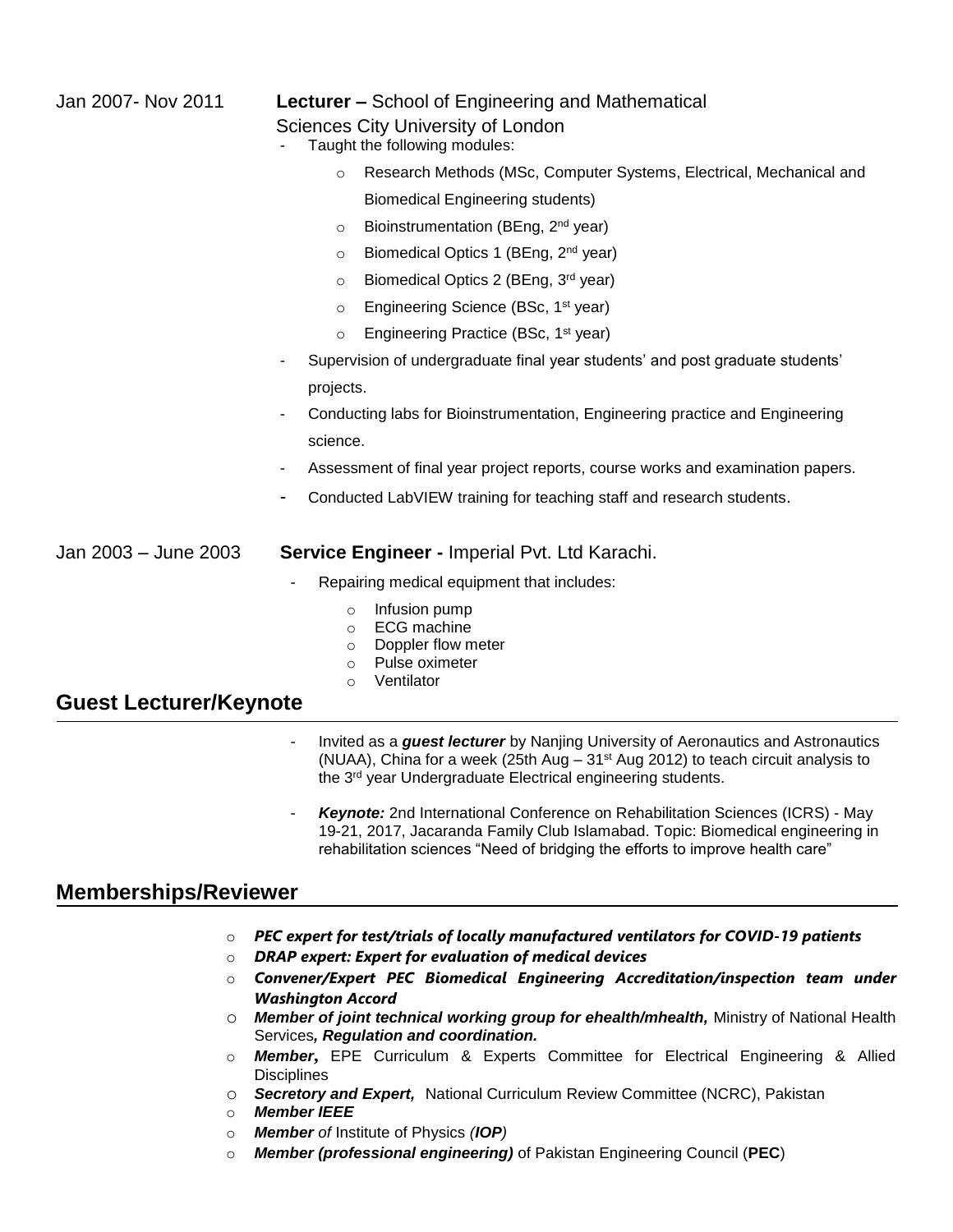- o *Reviewer,* Journal of computer in Biology and Medicine
- o *Reviewer,* Medical & Biological Eng. & Computing (MBEC, IEEE)
- o *Reviewer;* Journal of Clinical Monitoring and Computing
- o *Reviewer;* Journal of Biomedical Graphics and Computing
- o *Reviewer*; Journal of Sleep Disorders & Therapy
- o *Reviewer,* International Conference on Biomedical Engineering and Biotechnology

#### **Scholarships/Awards**

- o **Employee Award** (certificate and cash award) of the year 2019 by Riphah International University, Islamabad
- o **Employee Award** (certificate and cash award) of the year 2018 by Riphah International University, Islamabad
- o **Employee Award** (certificate and cash award) of the year 2017 by Riphah International University, Islamabad
- o Awarded *Ph.D. scholarship by City University London*
- o Awarded *Partial support for Ph.D. studies abroad* by Higher education commission Pakistan (HEC)
- o Awarded Westfield Trust Bursary for being the *best student* of MSc at QMUL
- o Awarded *merit scholarship* every year during undergraduate studies
- o University *Gold medal* on securing top position in BSc Biomedical Engineering
- o *Cash Award* from Governor of Sindh on securing top position in B.Sc. Biomedical Engineering

# **Workshops (selected)**

- o OBA **(Washington Accord)** Accreditation Process for Program Evaluators, organized by PEC, 29TH April 2017, Islamabad (1 CPD Point)
- o 2 Days International workshop on OBE organized by Riphah International University, Islamabad, 2,3 May 2017 (1 CPD Point)
- $\circ$  Strategic Vision Workshop organized by Riphah International University, Islamabad on Feb 3, 2017
- o Attended a two days' workshop on "writing winning research grant" held at COMSATS Islamabad
- o One day workshop on Strategic planning at Riphah International University, Islamabad.
- o 5 Days Workshop on "DUNE-PDELAB Open Source Software" application for Numerical Solution of Partial Differential Equations. IWR Germany and CIIT Pakistan" (5th October to 9th October 2015).
- $\circ$  Overview on Engineers Mobility, Accreditation and FEIAP Engineering Education Guidelines
- $\circ$  Outcome Based Education System organised by PEC Islamabad on 16<sup>th</sup> September 2015.
- o Workshop on Outcome Based Education and Assessment System of Accreditation organised by PEC
- Project development framework; organised by Riphah International University Islamabad.

### **Skills**

o Designing and development of circuits for biomedical instruments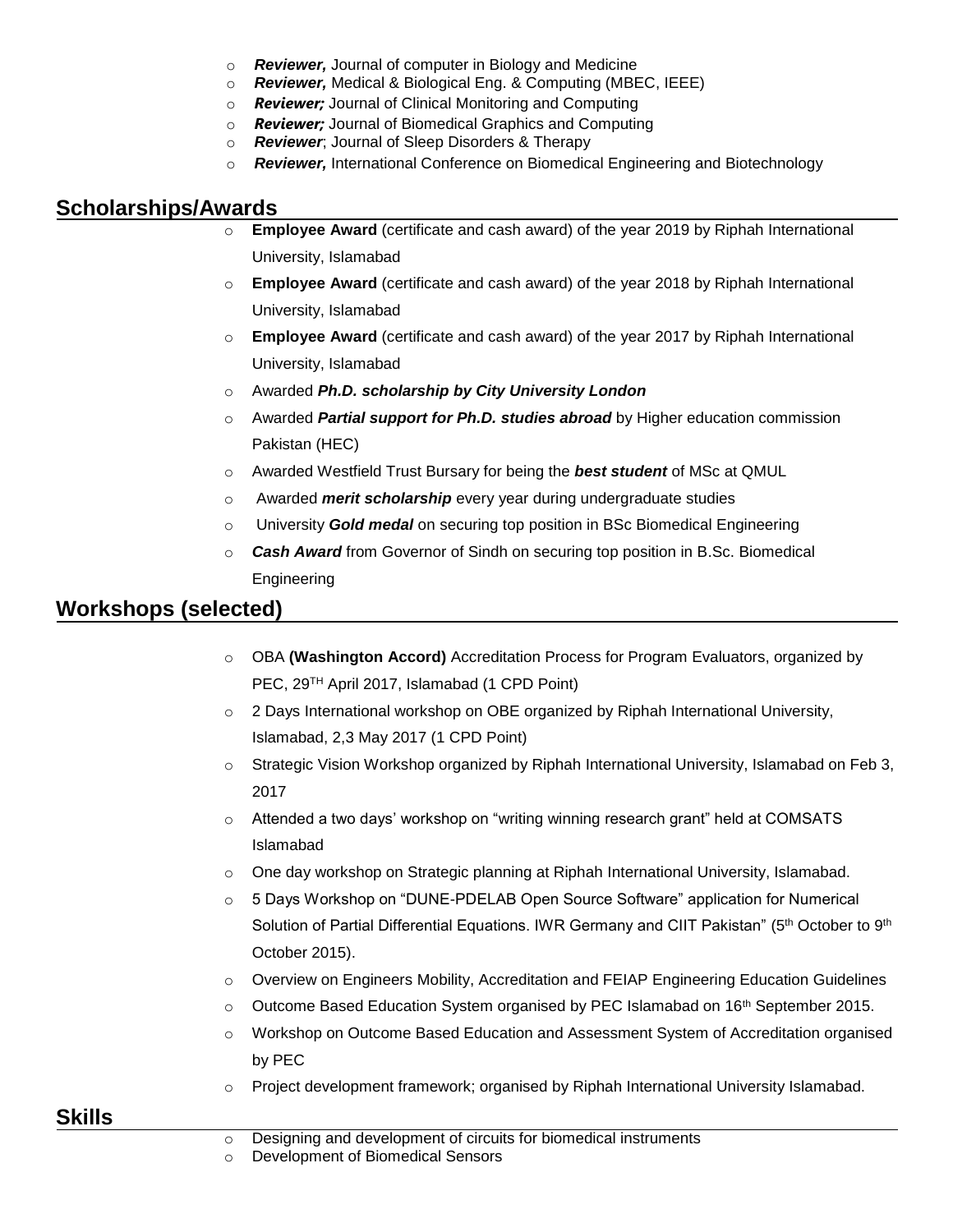- o Data analysis
- o Biomedical data acquisition
- o Signal analysis
- o Academic/research writing
- o LabView, Matlab, Sigmastat
- o Lyx, MS Office

# **Projects/Grants:**

- 1- Design and development of a patient monitor for vital signs and stress measurement. P.I Funded by HEC TTSF, Rs. 12.7 M Awarded in April 2021
- 2- Development of Robotic Arm using EMG signals P.I Funded by HEC- Rs.2.9 M, NRPU Awarded in 2019 - Completed
- 3- Indigenous Development of Ventilator P.I Funded by PSF – Rs. 12M Awarded – 2020 – Ongoing
- 4- Development of an assistive device to convert sign language into speech, for use by persons with speech disability Co P.I. Rs. 9.7M funded by HEC, LCF Awarded – 2021 - Ongoing
- 5- Smart stick for blind people Co P.I. Rs. 14M funded by HEC, TDF Awarded – 2018 - Completed
- 6- Multimode non-invasive PPG and pulse oximetry system for peripherally arterial oxygen saturation compromised patients. Funded by Broomfield hospital, UK and City University London Completed
- 7- Optimization of EEG data acquisition system. Funded by Rriphah International University, Islamabad Completed
- 8- Alzhiemr's detection using EEG signals Funded by New Zealand College of Chiropractic and Rriphah International University, Islamabad Completed
- 9- Synthesis of nanogold particles for cancer detection Funded by Riphah - Completed

### **[Publication List](http://scholar.google.com.pk/citations?user=QsfFhUAAAAAJ&hl=en) [\(Google Scholar Citation\)](https://scholar.google.com.pk/citations?user=QsfFhUAAAAAJ&hl=en) Total I.F = 46+, Citation = 295+**

1- **Title:** Chiropractic spinal adjustment increases the cortical drive to the lower limb muscle in chronic stroke patients. **Journal:** Frontiers in Neurology, section Neurorehabilitation (Jan 2022)  **Authors:** Muhammad Samran Navid, Imran Khan Niazi, Dina Lelic, Imran Amjad, Nitika Kumari, Muhammad Shafique,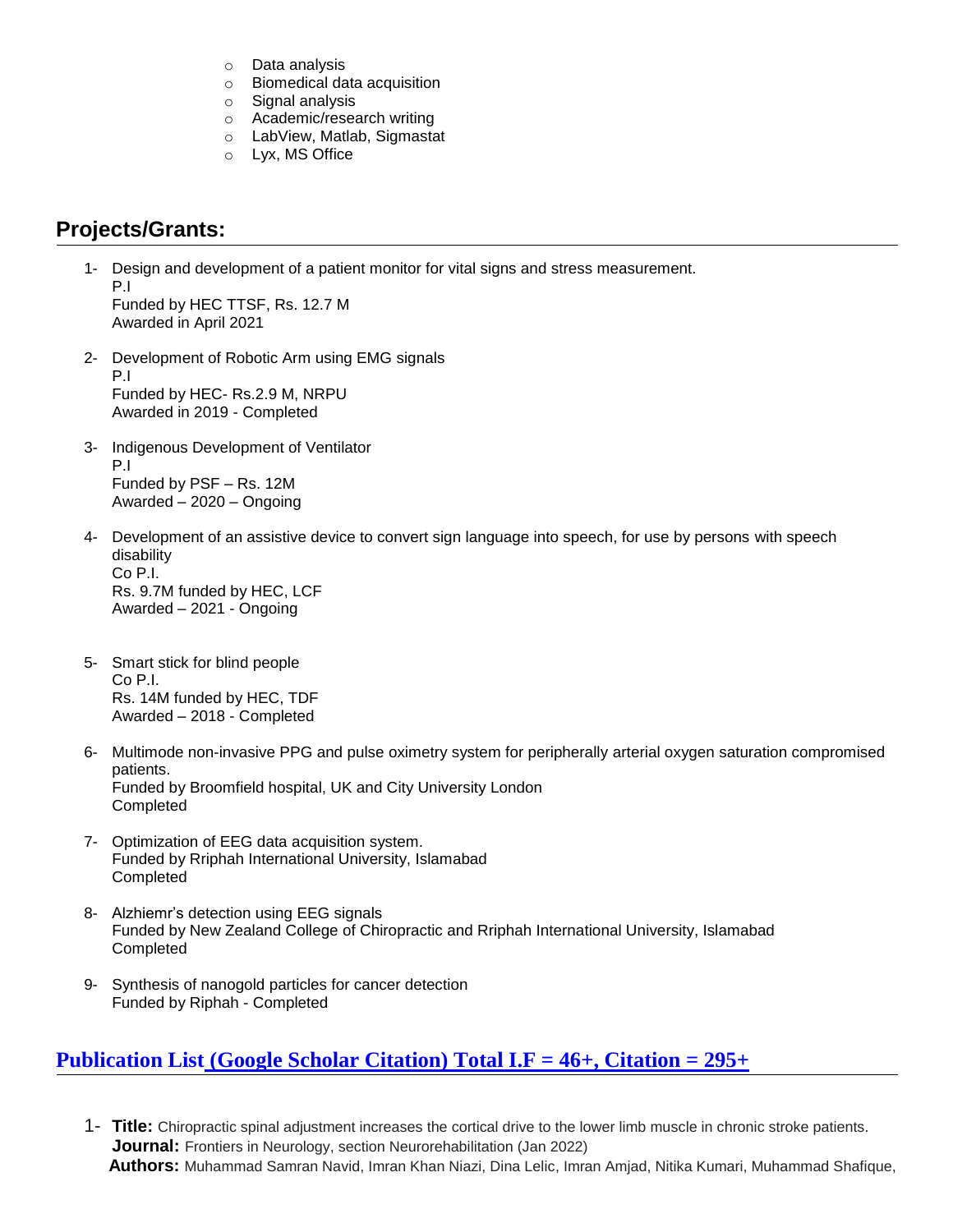Kelly Holt, Usman Rashid, Asbjørn Mohr Drewes, Heidi Haavik  **Impact Factor:** 4.003

- 2- **Title:** The Effects of 4 Weeks of Chiropractic Spinal Adjustments on Motor Function in People with Stroke: A Randomized Controlled Trial **Journal:** Brain Sciences (May 2021) **Authors:** Kelly Holt , Imran Khan Niazi, Imran Amjad, Nitika Kumari , Usman Rashid, Jens Duehr, Muhammad Samran Navid , Muhammad Shafique and Heidi Haavik **Impact Factor:** 3.332
- 3- **Title:** Functional Connectivity Analysis on Resting-State Electroencephalography Signals Following Chiropractic Spinal Manipulation in Stroke Patients **Journal: Brain Sciences (Sept 2020) Authors:** Toby Steven Waterstone, Imran Khan Niazi, Muhammad Samran Navid, Imran Amjad, Muhammad Shafique, Kelly Holt, Heidi Haavik, Afshin Samani **Impact Factor:** 3.332
- 4- **Title:** Decoding Attempted Hand Movements in Stroke Patients Using Surface Electromyography **Journal:** Sensors (Nov 2020) **Authors:** Mads Jochumsen , Imran Khan Niazi, Muhammad Zia ur Rehman, Imran Amjad, Muhammad Shafique, Syed Omer Gilani and Asim Waris **Impact Factor:** 3.275
- 5- **Title:** Leveraging ANN and LDA Classifiers for Characterizing Different Hand Movements Using EMG Signals **Journal:** [Arabian Journal for Science and Engineering](https://www.springer.com/journal/13369/) (Oct 2020) **Authors:** [Bushra Saeed,](javascript:;) [Muhammad Zia-ur-Rehman,](javascript:;) [Syed Omer Gilani,](javascript:;) [Faisal Amin,](javascript:;) [Asim Waris,](javascript:;) [Mohsin Jamil](javascript:;) & [Muhammad Shafique](javascript:;) **Impact Factor:** 1.711
- 6- **Title**: Acute Effects of Aerobic Exercise on Somatosensory-Evoked Potentials in Patients with Mild Cognitive Impairment **Journal:** Brain Sciences (Sept 2020) **Authors:** Imran Amjad, Imran Khan Niazi, Hamza Ghazanfar Toor, [Rasmus Bach Nedergaard](https://sciprofiles.com/profile/690045) , [Muhammad Shafique,](https://sciprofiles.com/profile/1260096) Kelly Holt, [Heidi Haavik,](https://sciprofiles.com/profile/211720) [Touqeer Ahmed](https://sciprofiles.com/profile/1231281) **Impact Factor:** 3.332
- 7- **Title:** Eye & Voice-Controlled Human Machine Interface System for Wheelchairs Using Image Gradient Approach **Authors:** Saba Anwer, Asim Waris, Hajrah Sultan, Shahid Ikramullah Butt, Muhammad Hamza Zafar, Moaz Sarwar, Imran Khan Niazi, Muhammad Shafique, Amit N. Pujari **Journal:** Sensors (Sept 2020) **Impact Factor:** 3.275
- 8- **Title:** Construction and Analysis of a Novel Wearable Assistive Device for a Visually Impaired Person Authors: Shahid Akram,<sup>1</sup> Ali Mahmood,<sup>1</sup> Ihsan Ullah,<sup>2</sup> Muhammad Tahir Mujtabah,<sup>1</sup> Ali Bin Yasin,<sup>1</sup> Asif Raza Butt,<sup>1</sup> Muhammad Shafique,<sup>3</sup> and Sajjad Manzoor **Journal:** Applied Bionics and Biomechanics (Oct 2020) **Impact Factor:** 1.141
- 9- **Title:** Neuro-Fuzzy Control of Sit-to-Stand motion using Head Position Tracking **Journal**: Measurement and Control (July 2020) **Authors:** Samina Rafiq, Najmul Islam, M Shafique, A Mehmood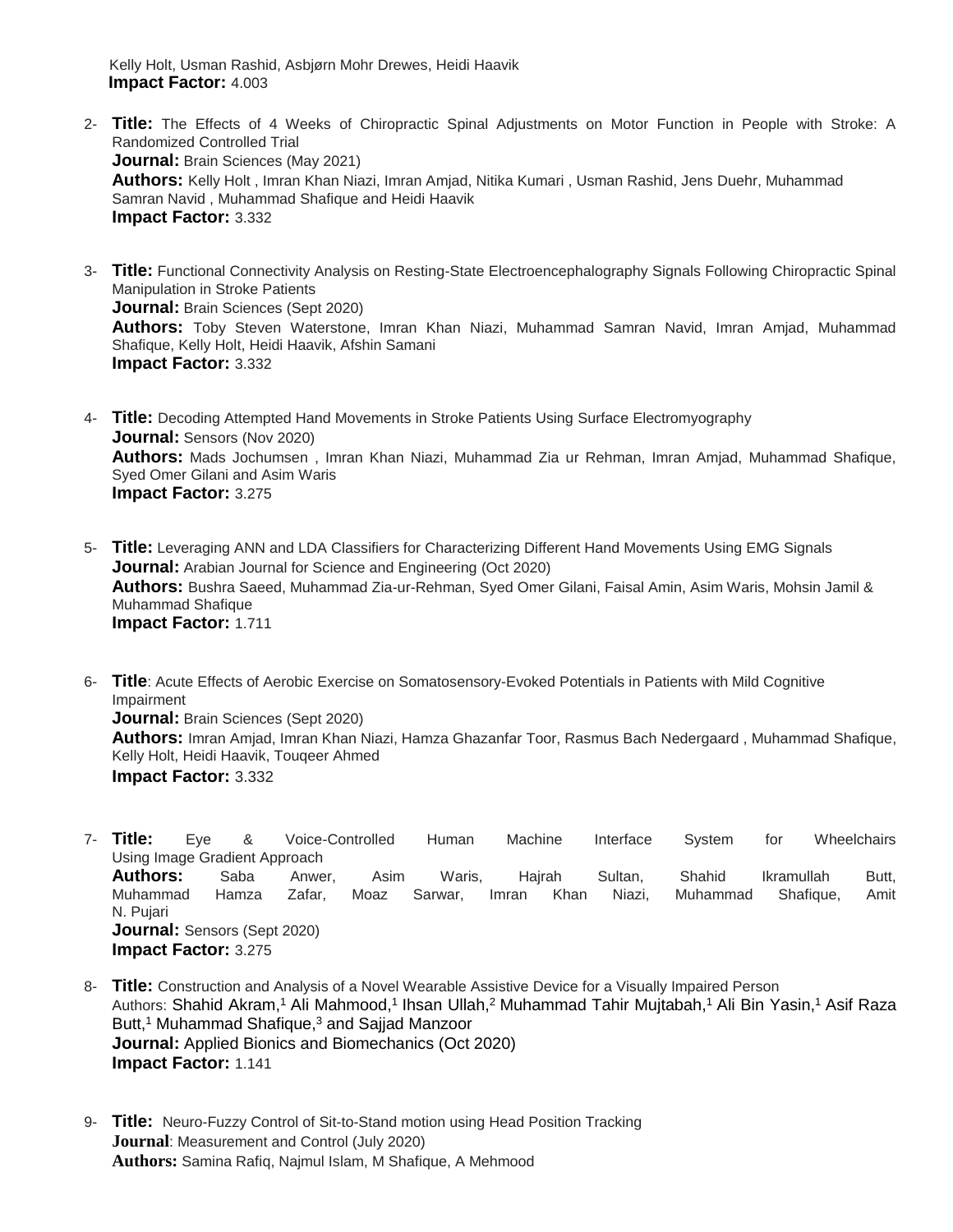- **10- Title:** Cartesian Control of Sit-to-Stand Motion Using Head Position Feedback **Journal**: Applied Bionics and Biomiechanics (Aug 2020) **Authors:** Samina Rafique, M. Najam-ul-Islam, M. Shafique, and A. Mahmood **Impact factor**: 1.141
- 11- **Title:** Antibacterial Activities Of Gold Nanoparticles Synthesized By Citrus Limonum Fruit Extract **Journal**: Pakistan Journal of Botany (2021) **Authors:** Haroon mahmood, syed babar hussain, asia nosheen, tariq mahmood, muhammad shafique, noaman ul-haq and anwar ul haq **Impact factor**: 0.972
- 12- **Title:** Performance Evaluation of Convolutional Neural Network for Hand Gesture Recognition Using EMG **Authors:** Asif, A.R.; Waris, A. Gilani, S.O.; Jamil, M.; Ashraf, H.; Shafique, M.; Niazi, I.K. **Journal:** *Sensors* (March 2020) **Impact Factor:** 3.302
- 13- **Title:** The effects of a single session of chiropractic care on strength, cortical drive, and spinal excitability in stroke **Patients**

**Journal:** Nature's Scientific Reports (Feb 2019) **Authors:** Kelly Holt, Imran Khan Niazi, Rasmus Wiberg Nedergaard, Jens Duehr, Imran Amjad, Muhammad Shafique, Muhammad Anwar, Harrison Ndetan, Kemal Turker, and Heidi Haavik  **Impact Factor:** 4.609

- **14- Title:** Therapeutic effects of aerobic exercise on EEG parameters and higher cognitive functions in mild cognitive impairment patients **Authors:** Imran Amjad and Hamza Toor and Imran Khan Niazi and Hina Afzal and Mads Jochumsen and Muhammad Shafique and Kathryn Allen and Heidi Haavik and Touqeer Ahmed **Journal:** International Journal of Neuroscience **Impact Factor:** 1.848
- 15- **Title**: Detection of Alzheimer's Disease Based on Phase Synchronization Measures in EEG Signals. **Authors**: M. Fatima, A. Faraz, W. Azeem, M. Zaeem and M. Shafique **Journal**: Pakistan Journal of Science (Nov 2019) **Published**: The Pakistan Association for the Advancement of science
- 16- **Title**: Antibacterial activities of gold nanoparticles synthesized by Citrus limonum fruit extract **Authors:** Haroon Mahmood, Syed Babar Hussain, Asia Nosheen, Tariq Mahmood, Muhammad Shafique, Noaman Ul-Haq and Anwar Ul Haq **Journal**: Pakistan Journal of Botany (June 2021) **Impact Factor**: 0.825
- 17- **Title**: [Effect of Occupational Therapy on Multi-Scale Entropy of sEMG in Cerebral palsy Children](https://sites2.uol.edu.pk/journals/index.php/pakjet/article/view/431) **Authors:** Mashal Fatima, Awais Shoukat, Moiz Ishtiaq, Usman Khan, Muhammad Shafique **Journal:** Pakistan Journal of Engineering and Technology **HEC Recognised:** Y category (Sept 2020)
- 18- **Title**: [IoT Based Fall Detection System for Elderly Population in Pakistan](https://sites2.uol.edu.pk/journals/index.php/pakjet/article/view/432) **Authors:** Mashal Fatima, Hamza Khan, Hamza Nisar, Fazal Zehran, Muhammad Shafique **Journal:** Pakistan Journal of Engineering and Technology (Sept 2020) **HEC Recognised:** Y category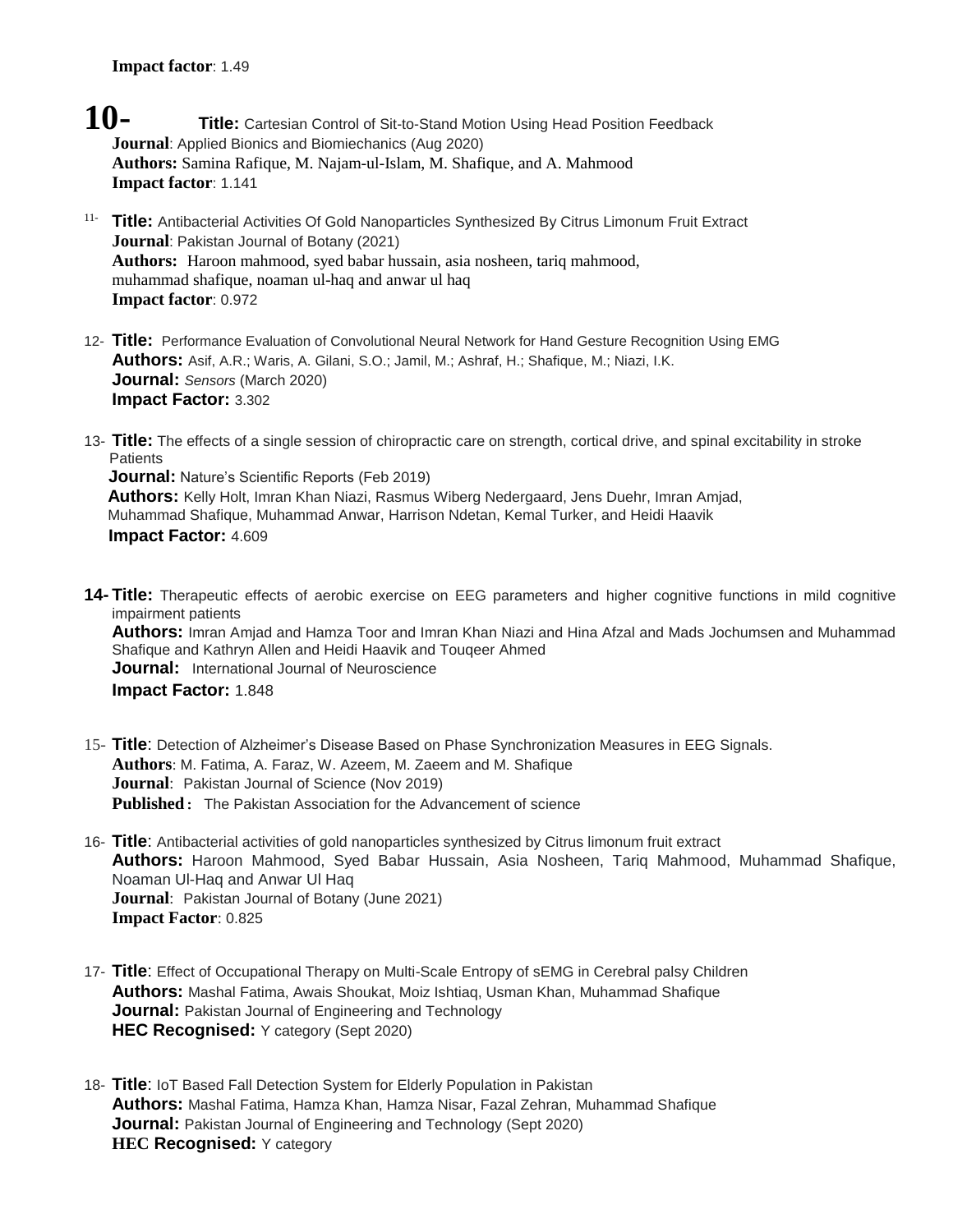- 19- **Title:** Xbox 360 Kinect Cognitive Games Improve Slowness, Complexity of EEG and Cognitive Functions in Subjects with Mild Cognitive Impairment: A Randomized Control Trial. **Journal:** Games for Health Journal (April 2019) **Authors:** Imran Amjad, Hamza Toor, Imran Khan Niazi, Sana Pervaiz, Mads Jochumsen, Muhammad Shafique, Heidi Haavik, Touqeer Ahmed **Impact Factor:** 1.876
- 20- **Title:** The Effect of Time on EMG classification of hand motions in able-bodied and transradial amputees **Journal:** Journal of Electromyography and Kinesiology, [Volume 40](https://www.sciencedirect.com/science/journal/10506411/40/supp/C), June 2018, Pages 72-80 **Authors:** Asim Waris, Imran Khan Niazi, Mohsin Jamil, Syed Omer Gilani, Kevin Englehart, Winnie Jensen, Muhammad Shafique, Ernest Kamavuako **Publisher:** Elsevier **Impact Factor:** 1.510
- 21- **Title:** Movement intention detection in adolescents with cerebral palsy from single-trial EEG **Journal:** Journal of Neural Engineering (2018) **Authors:** Mads Jochumsen, Muhammad Shafique, Ali Hassan, Imran Khan Niazi **Impact Factor:** 3.92
- 22- **Title**: Investigation of photoplethysmographic signals and blood oxygen saturation values on healthy volunteers during cuff-induced hypoperfusion using a multimode PPG/SpO2 sensor. **Journal:** Medical and Biological Engineering and Computing (MBEC), 50 (6), 575-583, June 2012. **Author:** Shafique M, Kyriacou PA, Pal SK. **Publisher:** Springer Impact Factor: 1.916
- 23- **Title**: Photoplethysmographic signals and blood oxygen saturation values during artificial hypothermia in volunteers. **Journal:** Physiological Measurement 33 (12), 2065, 2012 **Author:** M Shafique and P A Kyriacou **Publisher:** IOP Publishing Impact Factor: 2.058
- 24- **Title**: Model Rate Equations for Semiconductor Quantum Dot Microcavity Laser, Published 13 January 2016. **Authors**: H B Naveed, S Popov and M Shafique **Publisher:** Laser Physics, Volume 26, Number 2 **Impact Factor**: 1.328
- 25- **Title:** Design And Development Of An Efficient And Cost Effective ECG Simulator Capable Of Generating Normal And Pathological ECG Signals **Journal:** International Journal of Simulation, Systems, Science and Technology, 2018 **Authors:** Muhammad Shafique, Ayesha Naeem **Publisher:** [United Kingdom Simulation Society](http://uksim.info/) **Impact Factor:** 0.19
- 26- **Title**: Intelligent stick for visually impaired people, New Horizon, IEEEP, Vol: 84-85, 2015, ISSN 222X-3659 **Authors:** Umber Waraich, Muhammad Shafique, Qurat ul ain, Arsalan Habib **HEC Recognised:** Y category
- 27- **Book Chapter:** "Universal Matched-Filter Template Versus Individualized Template for Single Trial Detection of Movement Intentions of Different Tasks"; Muhammad Akmal, Mads Jochumsen, Muhammad Samran Navid, Muhammad Shafique, Syed Muhammad Tahir Zaidi, Denise Taylor and Imran Khan Niazi **Book Title;** Advances in Neural Networks, eBook ISBN: 978-3-319-33747-0, Series Volume: 4, 2016, Publisher: Springer International Publishing, Pages: 275-283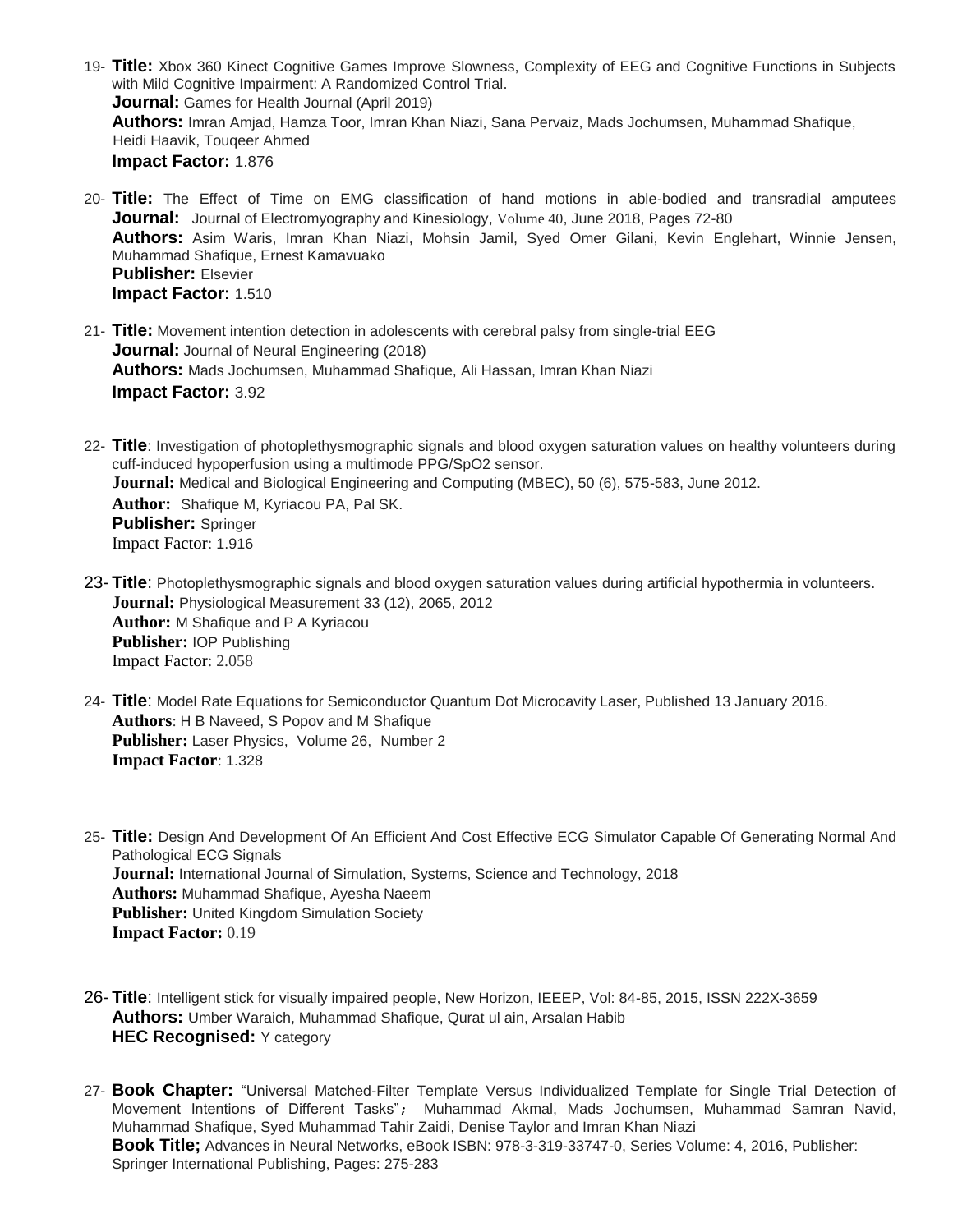28- **Title:** Effect of aerobic exercise on electroencephalogram parameters and cognitive functions in patients with mild cognitive impairment XXII Congress of the International Society of Electrophysiology and Kinesiology, ISEK - Dublin, Ireland Duration: 30 Jun 2018 → 2 Jul 2018 **Authors:** Imran Amjad, Hamza Ghazanfar Mehmood Toor, Imran Khan Niazi, Hina Afzal, Mads Jochumsen, Muhammad Shafique, Kathryn Allen, Heidi Haavik, Touqeer Ahmed

**29- Title**: The effects of a single session of spinal manipulation on strength and cortical drive in stroke patients. **Authors:** Kelly Holt, Imran Khan Niazi, Rasmus Wiberg Nedergaard, Jens Duehr, Imran Amjad, Muhammed Shafique, Harrison Ndetan, Heidi Haavik

ACC-RAC Platform and poster presentation abstracts. Journal of Chiropractic Education: March 2017, Vol. 31, No. 1, pp. 29-83.

- 30- **Title**: Footwear Affects Biomechanical Work and Knee Adduction Moment during Stance Phase in Medial Knee Osteoarthritic Male Pakistani Adults **Authors:** Saad Jawaid Khan, Shafique Muhammad *Accepted in; 40th Annual International Conference of the IEEE Engineering in Medicine and Biology Society (EMBC'18) to be held at the Honolulu, HI, USA, July 17-21, 2018*.
- 31- **Title**: [Investigating the Effect of Different Wavelength of Light on Heart Rate Variability and Perfusion Index](https://edas.info/showPaper.php?m=1570444006) **Authors:** Mashal Fatima, Hamza Zafar, M. Talha Sana, Muhammad Shafique *2018 2nd International Conference on Biomedical Engineering, Indonesia, Bali*
- 32- **Title**: Universal matched-filter template versus individualized template for single trial detection of movement intentions of different tasks

25th Italian Workshop on Neural Networks (WIRN 2015), IIASS in Vietri sul Mare, near Salerno, Italy, 2015 **Authors**: Muhammad Akmal, [Mads Jochumsen,](http://vbn.aau.dk/en/persons/mads-jochumsen(b93a11b5-4ec8-41cc-a6b8-2f84af852e10).html) Muhammad Samran Navid, Muhammad Shafique, Syed Muhammad Tahir Zaidi

33- **Title**: A novel non-invasive trans-reflectance photoplethysmographic probe for use in cases of low peripheral blood perfusion.

Engineering in Medicine and Biology Society, EMBC, 2009. Annual International Conference of the IEEE, pages; 1489- 1492. USA.

#### **Publisher: IEEE**

Authors: [Shafique M](http://www.ncbi.nlm.nih.gov/pubmed/?term=Shafique%20M%5BAuthor%5D&cauthor=true&cauthor_uid=19964531), [Phillips JP](http://www.ncbi.nlm.nih.gov/pubmed/?term=Phillips%20JP%5BAuthor%5D&cauthor=true&cauthor_uid=19964531), [Kyriacou PA](http://www.ncbi.nlm.nih.gov/pubmed/?term=Kyriacou%20PA%5BAuthor%5D&cauthor=true&cauthor_uid=19964531).

34- **Title**: Evaluation of a multimode photoplethysmographic sensor during cuff-induced hypoperfusion. Engineering in Medicine and Biology Society EMBC, 2010 Annual International Conference of the IEEE, pages; 1024- 1027. Buenos Aires, Argentina.

#### **Publisher: IEEE**

Authors: [Shafique M](http://www.ncbi.nlm.nih.gov/pubmed/?term=Shafique%20M%5BAuthor%5D&cauthor=true&cauthor_uid=19964531), [Phillips JP](http://www.ncbi.nlm.nih.gov/pubmed/?term=Phillips%20JP%5BAuthor%5D&cauthor=true&cauthor_uid=19964531), [Kyriacou PA](http://www.ncbi.nlm.nih.gov/pubmed/?term=Kyriacou%20PA%5BAuthor%5D&cauthor=true&cauthor_uid=19964531).

- 35- **Title**: Investigation of pulse oximeter failure rates during artificial hypoperfusion utilising a custom made multimode pulse Oximetery sensor.
- 36- Engineering in Medicine and Biology Society, EMBC, 2011 Annual International Conference of the IEEE, pages; 4352- 4355. USA **Publisher: IEEE**
- 37- **Title**: Design and development of a new non-invasive trans-reflectance photoplethysmographic probe. Medical Physics & Engineering Conference 2009, Liverpool, UK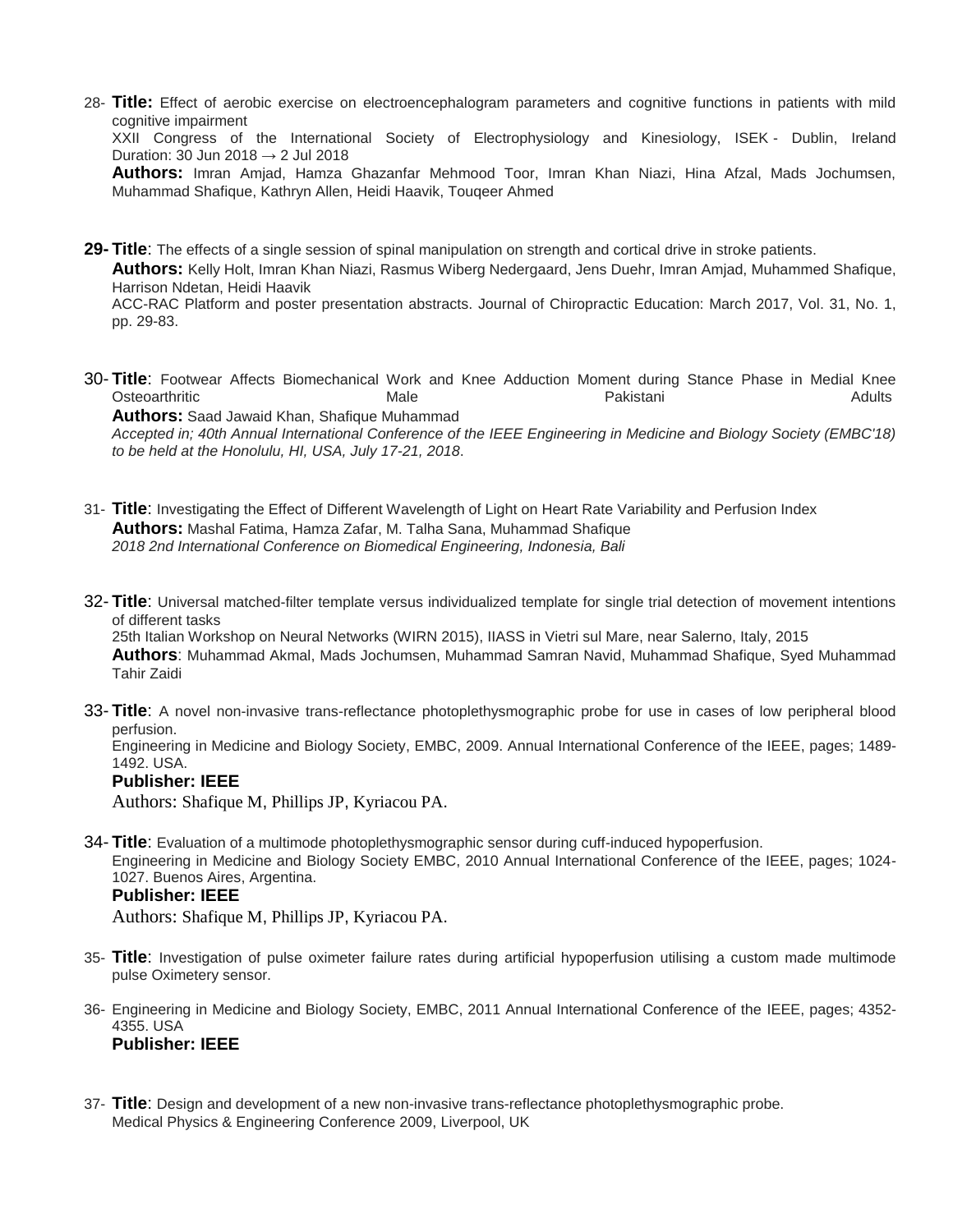38- **Title:** Trapezius or facial muscles: Which one is more suitable for the measurement of stress using sEMG signals? Accepted for 42nd Annual International Conference of the IEEE Engineering in Medicine and Biology Society (EMBC'20)

**Authors:** Mashal fatima, Kashaf Gulzar, Kainat Raza Khan, Fatima Amjad, Muhammad Shafique

- 39- **Title:** Towards a Low Cost Brain-computer Interface for Real time Control of a 2 DOF Robotic Arm, International Conference on engineering technologies, ICET, IEEE Pakistan, 2015 **Authors:** Mashal Fatima, M. Shafique, Z. H. Khan
- 40- **Title:** Pushing a Manual Wheelchair Requires More Muscular Force Than Pulling **Authors:** Hamza Toor, Saad Jawaid Khan, Hashir Iqbal, Maria Tahir, Bareera Amjad, Mafia Afzal, Juliana Usman, Muhammad Shafique, [2nd International Conference for Innovation in Biomedical Engineering and Life Sciences](https://link.springer.com/book/10.1007/978-981-10-7554-4) pp 43- 47 (ICIBEL) 2017, Penang Malaysia.
- 41- **Title**: Feature Extraction of EEG Signals Using Wireless Data Acquisition System (accepted for the Journal of New Horizon, IEEE)

#### **Patents:**

- 1. Patent Submitted: Mixing assembly with wavy grooves for use in ventilators
- 2. Another patent is ready for submission on flow sensor

### **Papers submitted**

42-**Title**: Evaluation of Windowing Techniques for Intramuscular EMG-based Diagnostic, Rehabilitative and Assistive **Devices** 

**Authors:** Hassan Ashraf, Asim Waris, Syed Omer Gilani, Muhammad Shafique, Imran Khan Niazi **Journal:** planning to submit to Biomedical Signal Processing and Control

- 43- **Title:** Pragmatic trial investigating effects of 4 weeks of spinal manipulation plus physical therapy Vs physical therapy alone, on motor function in stroke patients. **Authors:** Kelly Holt, Imran Khan Niazi, Imran Amjad, Muhammad Shafique, Jens Duehr, Heidi Haavik **Journal:** Ready for submission to Nature Scientific Report or JAMA Netwrok Open
- 44- **Title:** Investigating effects of 4 weeks of spinal manipulation plus physical therapy Vs physical therapy alone, on recovery blood markers; BDNF, GDNF, IGF2. **Authors:** Kelly Holt, Imran Khan Niazi, Imran Amjad, Nitika Kumari, Muhammad Shafique, Jens Duehr, Heidi Haavik **Journal:** Nature Scientific Report
- 45- **Title**: Evaluation of a general purpose bioimage classification method for protein subcellular localization on Human Protein Atlas image database. **Journal**: Ready for submission to IEEE Transactions on Computational Imaging **Authors**: Muhammad Shafique, Hania Rehman

### **MS Thesis Supervised**

1. Thesis Title: Optimized Electroencephalogram Data Acquisition and Signal Processing for Real Time Brain Computer Interface and Alzheimer's disease Detection (Mashal Fatima) 2016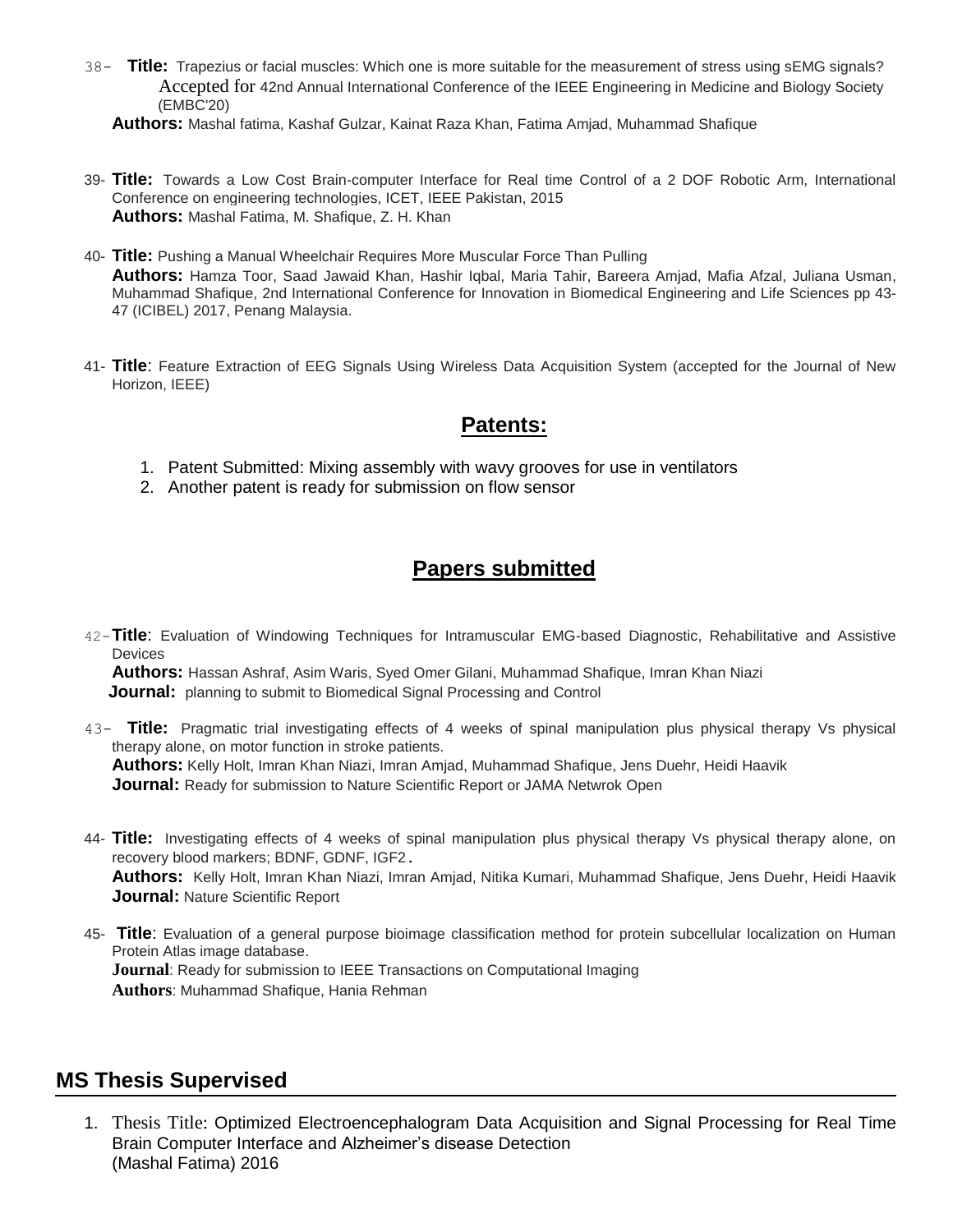- 2. Thesis Title: Green Synthesis of Gold Nanoparticles for Cancer Diagnostics Applications (Babar Hussain) 2016
- 3. Thesis Title: Diagnosis of Alzheimer's disease using Slowness and Coherence of EEG Signals (Hamza Toor) 2017
- 4. Thesis Title: Iris Based Disease Recognition System (Umber Warraich) 2016
- 5. Thesis Title: Customized ECG simulator for use in medical manikin (Ayesha Naeem) 2017
- 6. Thesis Title: Design and development of an In-vitro human fertilization system for temperature regulation (Aneeqa Malik) 2017
- 7. Thesis Title; Design and control of Robotic Hand using tactile force sensors to control grasping of solid objects (Aleena Mazhar) 2018
- 8. Measurement and categorization of noise levels in Neonatal intensive care unit (NICU) (Qazi Saleem) 2018
- 9. Measurement of Venous Oxygen Saturation Using Multimode PPG (Mohammad Shoaib) 2018
- 10. Development of a Wireless Portable EMG Sensor for use during exercise (Mohammad Ashir Answari) 2018
- 11. Evaluation of a general purpose bioimage classification method for protein subcellular localization on Human Protein Atlas image database (Hania Rehman) 2019
- 12. Effect of nail polish on pulse oximeter reading in Pakistani population (Dawood Ahmad) 2019
- 13. Integration of Transmittance and Reflectance Mode Photoplethysmography to Enhance Signal Quality During Hypoperfusion (Arslan Ahmed 2020)
- 14. Improvement In Desgn Of The Blind Stick For The Visually Impaired Persons (Seemab Zakir 2021)
- 15. Feature Detection and Classification of Photoplethysmographic Signals (Abdullah Faraz 2021)
- 16. Analysis of PPG signals using Machine learning Algorithms (Shehzaib Shafique 2021)
- 17. Biomechanics Analysis Of Athletes Using Motion Capture Cameras (Usman Qamar Shaikh 2021)
- 18. Application of AI Algorithms for the Smart Detection of Obstacles in Blind Stick